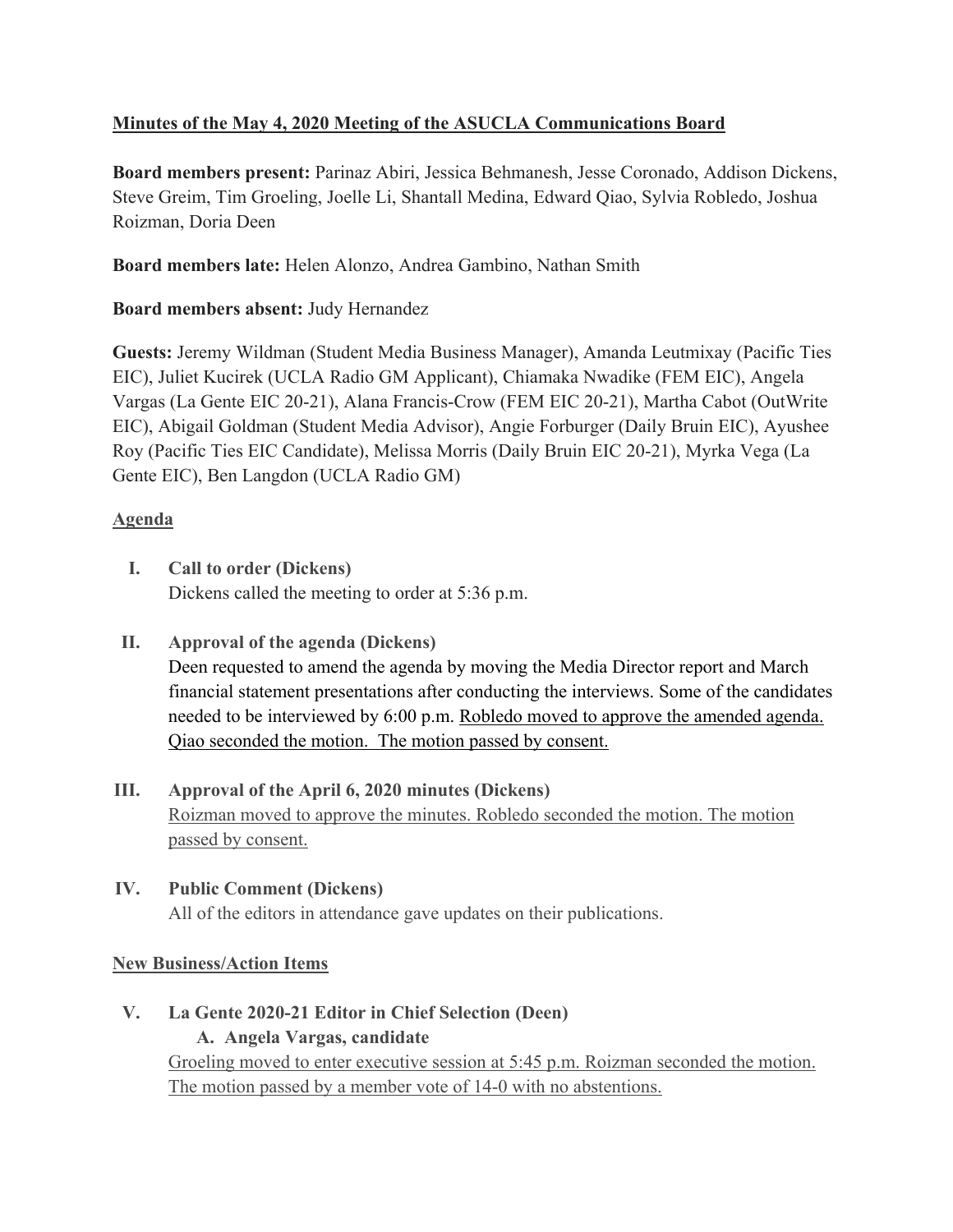Coronado moved to exit executive session at 7:51 p.m. Greim seconded the motion. The motion passed by a member vote of 14-0 with no abstentions.

Coronado moved to appoint Angela Vargas at the 2020-21 La Gente editor in chief. Smith seconded the motion. The motion passed by a member vote of 14-0 with no abstentions.

## **VI. Pacific Ties 2020-21 Editor in Chief Selection (Deen)**

#### **A. Ayushee Roy, candidate**

Coronado moved to appoint Ayushee Roy as the 2020-21 Pacific Ties editor in chief. Robledo seconded the motion. The motion passed by a hand vote of 14-0 with no abstentions.

#### **VII. OutWrite 2020-21 Editor in Chief Selection (Deen) A. Martha Cabot, candidate**

Alonzo moved to appoint Martha Cabot as the 2020-21 OutWrite editor in chief. Li seconded the motion. The motion passed by a member vote of 14-0 with no abstention.

# **VIII. UCLA Radio 2020-21 General Manager Selection (Deen)**

#### **A. Julie Kucirek, candidate**

Qiao moved to appoint Juliet Kucirek as the 2020-21 UCLA Radio general manager. Robledo seconded the motion. The motion passed by a hand vote of 14-0 with no abstention.

## **IX. Bruinwalk Review Removal Process (Deen)** This item was tabled.

## **New Business Discussion Items**

## **X. Media Director's report (Deen)** Deen reported on the following:

## *Newsmagazine Online Posts Per Week* Deen shared the newsmagazine online posts per week from weeks three through five.

#### *March 2020 Financial Statements*

Deen discussed the cash, revenue, expenses, net revenue, and the summary of the Daily Bruin, Web, Outdoor, and Bruin Life sales.